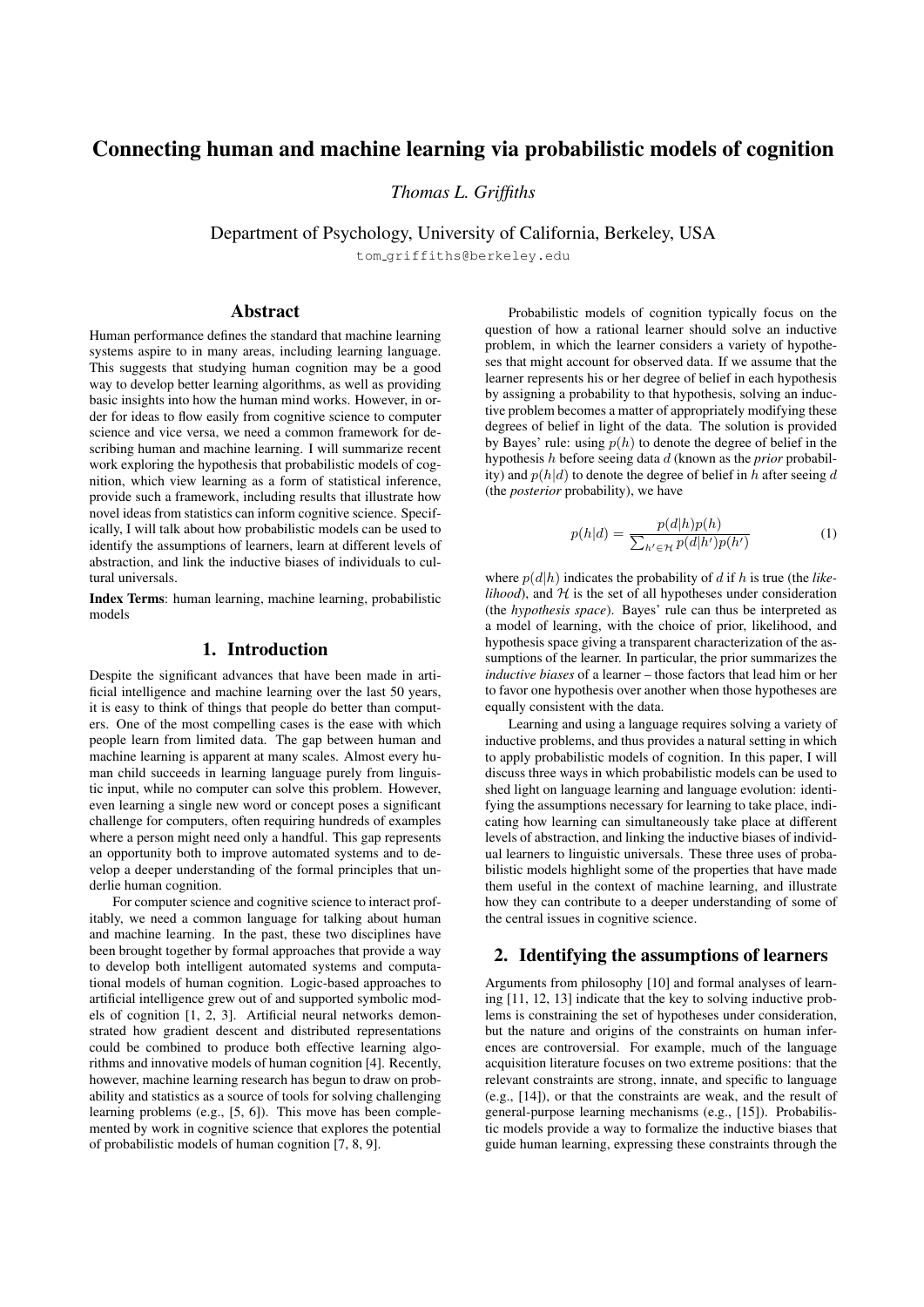choice of hypothesis space and the prior distribution over hypotheses.

The simplest way to use probabilistic models to reveal human inductive biases is to construct a set of models that assume different priors, and examine which of these models best characterizes human performance. This approach is consistent with a long tradition of computational modeling in cognitive science, in which parameterized models are fit to human data and compared in order to evaluate claims about the processes behind behavior. Recently, this approach has been used to explore the inductive biases that seem to characterize aspects of human language learning. For example, learning the meaning of a novel word can be modeled as Bayesian inference, with data consisting of a pairing of a word and object and hypotheses corresponding to sets of objects that could be possible referents of the word. Using a model of this kind makes it possible to analyze the prior distribution over word meanings assumed by human learners [16]. A similar approach can be used to analyze how people learn about probabilistic variation in a language: in some circumstances, people tend to "regularize" inconsistent input, making their language more deterministic [17]. This tendency can be captured through a prior that favors extreme probability distributions, where the probability of each variant of a linguistic structure is close to zero or one [18].

A second way to explore inductive biases relevant to language learning is to examine what kind of information simulated learners with different priors can extract from corpora of the speech that adults produce when interacting with children. This strategy can be used to address questions such as whether children receive sufficient information to identify particular kinds of syntactic structures (e.g., [19]). It can also be used to determine what kinds of assumptions a learner needs to make in order to reach adult linguistic competence. For example, an analysis of this kind for the problem of word segmentation – learning the words that appear in continuous speech – suggests that assumptions about the nature of the interaction between words can have a significant effect on how well a simulated learner recovers the correct words from an unsegmented corpus [20].

These two approaches to exploring human inductive biases are quite compatible: corpus based analyses can lead to new hypotheses that are tested through laboratory experiments. In the case of word segmentation, the probabilistic model mentioned in the previous paragraph inspired a series of experiments examining how human word segmentation is affected by various manipulations of the statistical properties of the input [21]. However, analyses that combine these two approaches remain rare, and more research of this kind will be important in order to gather clear evidence about the constraints that guide human language learning, facilitating the development of machine learning systems that exploit these constraints.

## 3. Learning at different levels of abstraction

Learning a language requires solving inductive problems at many different levels: identifying the phonetic categories into which continuous acoustic signals are divided, grouping these sounds into words, learning the morphological rules characterizing the structure of these words, and inferring how words can be combined together to form sentences. These inductive problems each build on one another, so a natural approach might be to imagine that each problem is solved in turn, with the learner using the solution to one problem as input to the next. However, the results of learning at a higher level (such as current guesses

about the words in the language) can be relevant to learning at a lower level (such as identifying phonetic categories), suggesting that a learner might benefit by simultaneously making inferences at both of these levels. Such inferences can be captured by *hierarchical Bayesian models* [9].

A hierarchical Bayesian model is a probabilistic model in which the hypotheses to be inferred from data are expressed at multiple levels of abstraction. The basic idea behind these models is that the knowledge we draw upon in solving inductive problems is represented at many levels, and that Bayesian inference can be applied at any of these levels. To the extent that there are principles that are relevant to many inductive inferences within a domain – such as the sequences of sounds that are likely to comprise words, or the properties of objects that are typically picked out by a word – these principles can be abstracted from experience and used to constrain future inferences. Mathematical analyses show that hierarchical Bayesian models require less and less data to make accurate inductive inferences [22], providing an account of the process of "learning to learn". These formal ideas can be applied to aspects of human cognition, providing insight into how learning at one level can provide useful constraints at another.

The main insight that has resulted from applying hierarchical Bayesian models to language learning is that introducing more unknown variables can often – paradoxically – make learning easier. For example, consider the problem of learning phonetic categories from acoustic signals. This problem can be formalized in terms of estimating a probability distribution over acoustic signals associated with each category, and recent work has shown that this approach results in reasonably good estimation of well-separated phonetic categories [23]. However, infants learning phonetic categories are not solving this problem in isolation from other aspects of language learning: at the same time, they are beginning to pick out the words that comprise their language. Those words consist of a sequence of phonetic categories, and result in regularities in the tendency for sounds to appear in close temporal proximity. Introducing another level of abstraction to the learning problem, in which the learner seeks to simultaneously identify these words as well as the phonetic categories, improves learning by making it possible to exploit this regularity [24].

Similar constraints hold across levels of abstraction in other language learning problems, and can also be captured by hierarchical Bayesian models. For example, such models can be used to explain how children learn that the labels used for objects typically depend on their shape [25]. In other domains, such as causal learning, machine learning systems that make inferences at multiple levels of abstraction outperform more traditional methods that focus on a single level [26]. These results suggest that the ability to operate at multiple levels of abstraction is a property of human learning that might profitably be used in other machine learning systems.

## 4. Linking inductive biases to universals

Human languages form a subset of all logically possible communication schemes, with some univeral properties being common across languages [27, 28]. These linguistic universals have been taken as providing evidence for strong constraints on language learning, but connecting the inductive biases of individuals to the languages that are spoken in different communities requires considering the role that language learning plays in language evolution. In particular, it requires considering how linguistic universals might emerge from the process of languages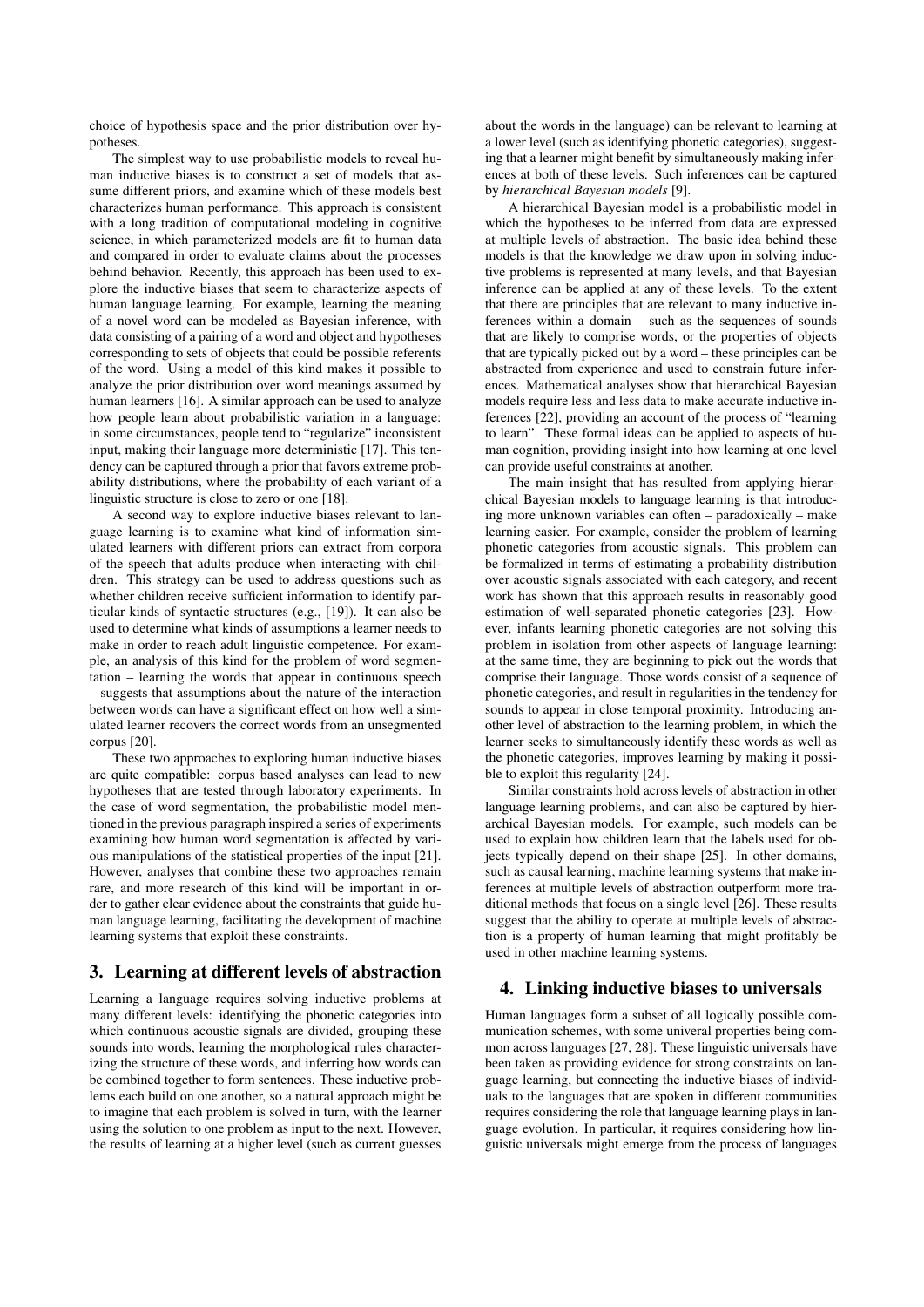

Figure 1: Iterated learning. (A) Each learner sees data produced by the previous generation, forms a hypothesis about the process by which those data were produced, and uses this hypothesis to produce the data that will be supplied to the next generation. (B) In iterated learning with Bayesian agents, each learner sees data d, and uses Bayes' rule to compute the posterior probability of each hypothesis h,  $p(h|d)$ . The learner samples a hypothesis from this distribution, and then generates data from the distribution  $p(d|h)$ .

being learned anew by each generation (e.g., [29]).

The connection between language learning and language evolution can be explored using the *iterated learning model*, a simplified model of the process by which languages are transmitted from one generation to the next [30]. In this model, each generation consists of one or more learners. Each learner sees some data, forms a hypothesis about the process that produced that data, and then produces the data which will be supplied to the next generation of learners. A schematic illustration of this process appears in Figure 1A. By making assumptions about the way in which learners select hypotheses – such as using Bayesian inference – we can begin to explore how individual inductive biases influence the languages that are ultimately produced by iterated learning.

In iterated learning with Bayesian agents, each learner uses Bayes' rule (Equation 1) to infer the language spoken by the previous learner, and generates the data provided to the next learner using the results of this inference (see Figure 1B). The first learner sees data  $d_0$ , computes a posterior probability distribution over hypotheses according to Equation 1, chooses a hypothesis  $h_1$  according to this distribution, and generates new data  $d_1$  by sampling from the likelihood function associated with that hypothesis. These data are provided to the second learner, and the process continues, with the nth learner seeing data  $d_{n-1}$ , inferring a hypothesis  $h_n$ , and generating new data  $d_n$ . We assume that all learners share the same prior probability distribution.

As a first step in analyzing this process, we can examine how the hypotheses chosen by the learners change as a result of iterated learning. The probability that the nth learner chooses hypothesis  $i$  given that the previous learner chose hypothesis  $j$ is

$$
p(h_n = i | h_{n-1} = j) = \sum_{d} p(h_n = i | d) p(d | h_{n-1} = j) \tag{2}
$$

where  $p(h_n = i|d)$  is the posterior probability obtained from Equation 1. This specifies the transition matrix of a Markov chain, with the hypothesis chosen by each learner depending only on that chosen by the previous learner.

The stationary distribution of the Markov chain defined by Bayesian iterated learning is  $p(h)$ , the prior assumed by the learners [31]. The Markov chain will converge to this distribution, provided it satisfies the conditions for ergodicity – roughly, that there is no state that cannot be reached in a finite amount of time from any other state (e.g., [32]). This means that the probability that the last in a long line of learners chooses a particular hypothesis is simply the prior probability of that hypothesis. A similar result can be obtained if we consider how the data generated by the learners change: after many generations, the probability that a learner generates data  $d$  will be  $p(d) = \sum_h p(d|h)p(h)$ , the probability of d under the prior predictive distribution.

The convergence of iterated Bayesian learning to a distribution determined by the prior of the learners has important implications for explaining linguistic universals. It indicates that the asymptotic probability with which a language is spoken depends only upon its prior probability, and is not affected by any of the properties of the language. Explaining linguistic universals thus requires explaining why learners assign high prior probability to particular properties of languages. It is tempting to attempt to explain these prior probabilities in terms of an innate language faculty [14], but the biases reflected in the prior probabilities of the learners need not be innate, or languagespecific. Every learning algorithm assumes some kind of inductive bias, and this bias is essential to the success of the algorithm [33, 34]. The biases exhibited by human learners could reflect general-purpose information-processing constraints, or result from knowledge acquired in other domains.

Going beyond language evolution, these theoretical results suggest another method for exploring human inductive biases: implement iterated learning in the laboratory with human learners, and examine which hypotheses survive. To test this method, we need to simulate iterated learning using stimuli for which human inductive biases are already well understood. Experiments using one-dimensional functions [35], binary concepts [36], and predictions of everyday quantities [37] have confirmed that iterated learning seems to converge to a distribution over hypotheses consistent with inductive biases documented using other tasks.

Having established that the basic prediction of convergence to the prior seems to hold, we can begin to explore how laboratory simulations of iterated learnimg can be used to explore questions more directly related to language acquisition. As mentioned above, one basic question in language acquisition is how learners deal with probabilistic variation resulting from inconsistent input: whether they regularize the language to a more deterministic form, or simply reproduce the probabilities in the input. Iterated learning provides a sensitive tool for exploring this question, and experiments in the transmission of a simple language suggest that people have a bias towards regularization that emerges over several generations [18].

When combined with probabilistic models of cognition, iterated learning provides a powerful tool for exploring inductive biases. It also provides an interesting link between human and machine learning that goes beyond simply analyzing human learning as statistical inference. The stochastic process that iterated learning with Bayesian agents defines on  $(h, d)$  pairs is formally equivalent to Gibbs sampling, a form of Markov chain Monte Carlo that is widely used in Bayesian statistics and statistical physics [38, 39]. This connects iterated learning to an extensive literature examining the properties of Gibbs sampling, including results on convergence rates (e.g., [40]). This connection makes it possible to explore how assumptions about the nature of the hypothesis space considered by language learners influence the rate at which languages converge to the prior, allowing us to begin to explore whether the properties that we see across human languages might simply be residues of a common origin [41].